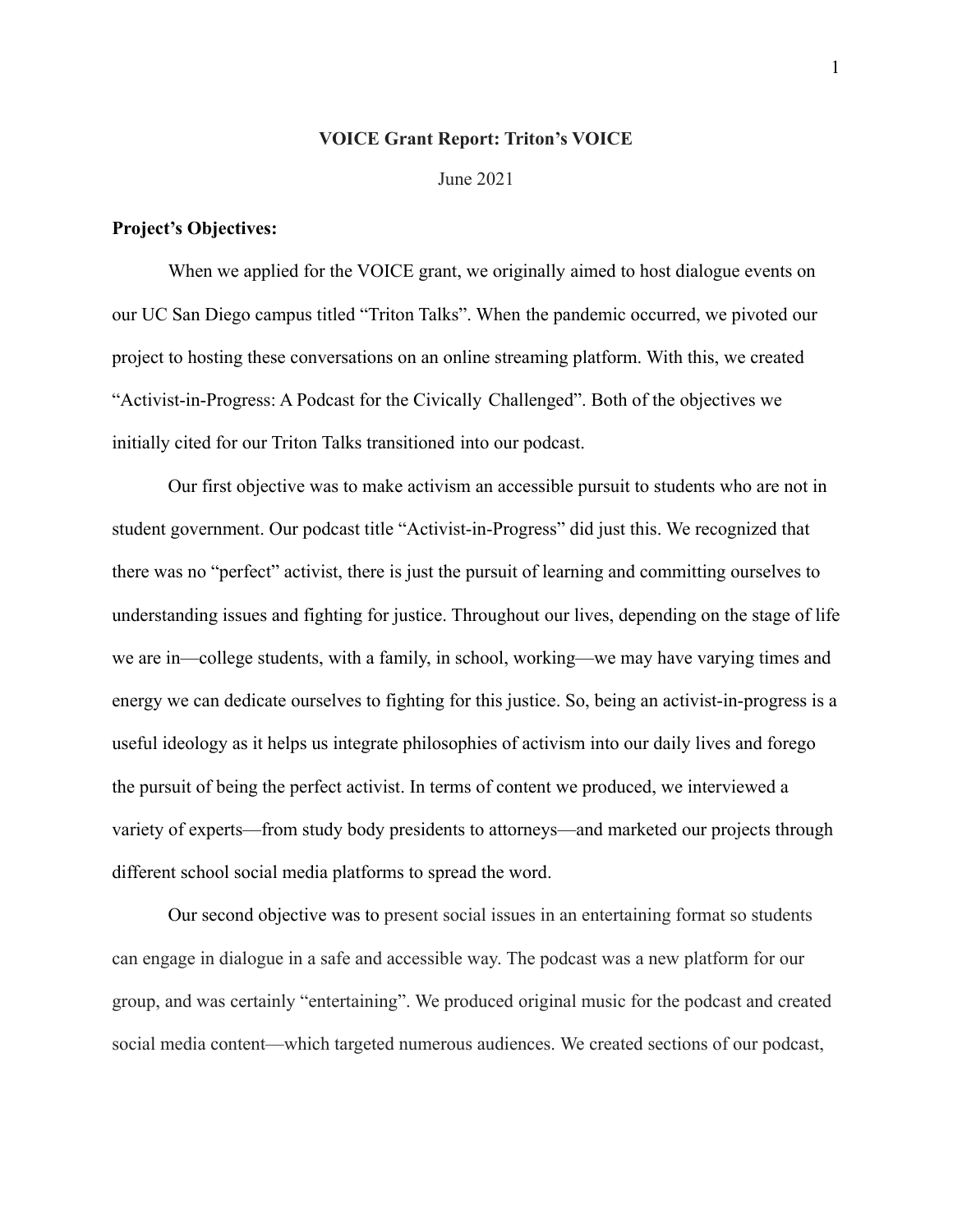like lightning rounds with our guests, to lighten the conversation as social issues can be difficult to digest.

Overall, we are very happy with the results of our podcast, which can be found [here](https://anchor.fm/activistinprogress).

## **Demographics:**

First, we will discuss demographics of our team and then of our audience. Our team was made up of four UC San Diego student activists. Our guest speakers included two ACLU attorneys, one museum expert/archivist, and one study body president. For our project, our podcast streamed over 200 times, with an audience made up of demographics listed below.



our podcast on Spotify. in the United States.

Image 1: Many of our listeners streamed Image 2: A majority of our audience resides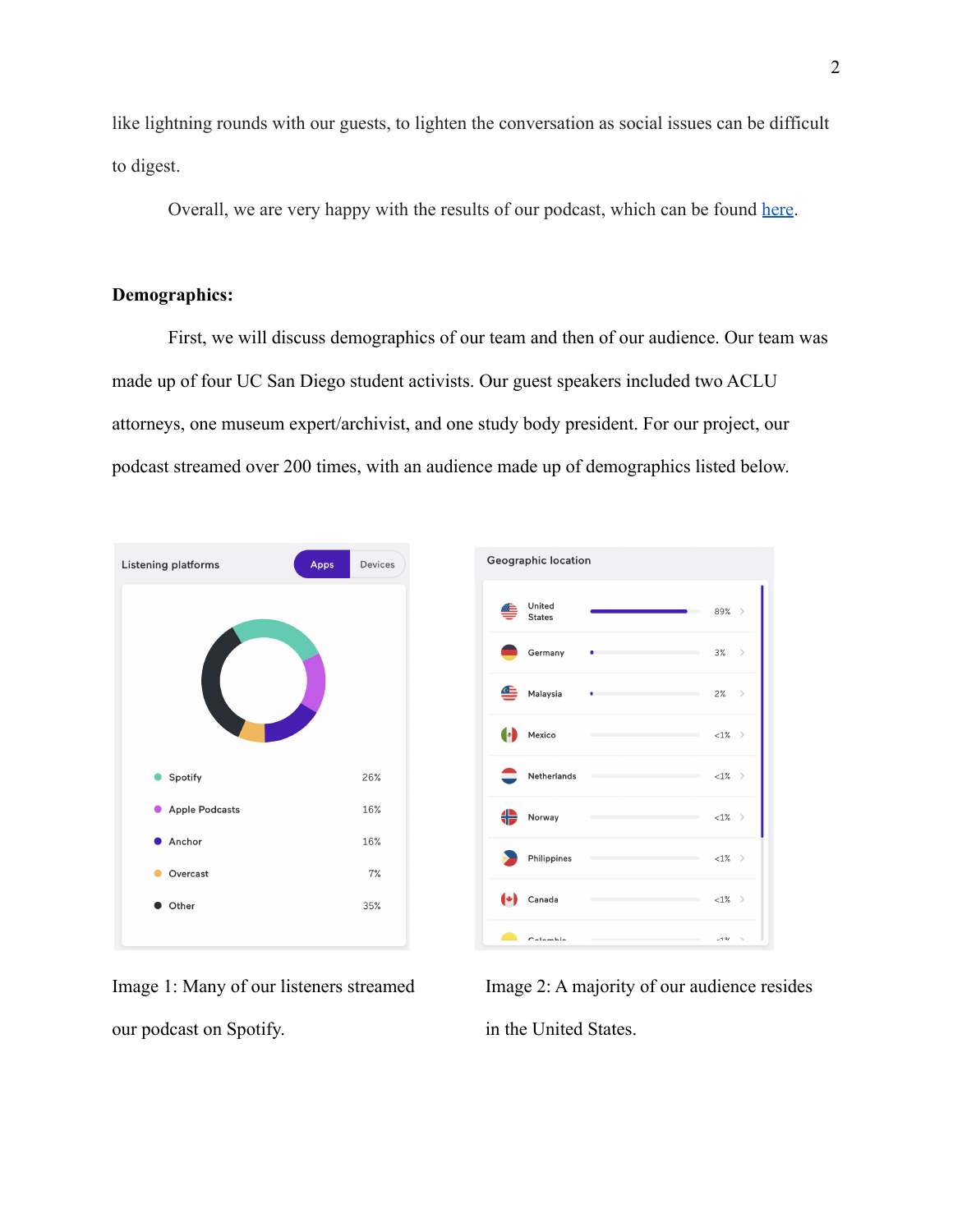



Image 3: Over half of our listeners Image 4: Most of our listeners were ages 18-22, were female. however multiple age brackets tuned in.

### **Challenges:**

There were quite a few challenges that we encountered while executing our project. First, of course, was pivoting our project when lockdowns began. Our student organization was ecstatic to host dialogue events, and when the pandemic started, we felt disappointed to not be able to see this through, especially with many of us graduating in 2021. So, our first challenge was *energy*. We felt dejected. But, when our organization met for a brainstorming session, and someone introduced the idea of a podcast, we were inspired! We set out to work on our project, and found it easy to feel inspired when we were in the presence of experts who were so passionate about their work.

The second and third challenges were time management and communication. As we began during the pandemic, we navigated Zoom, group messaging, emailing, and more as we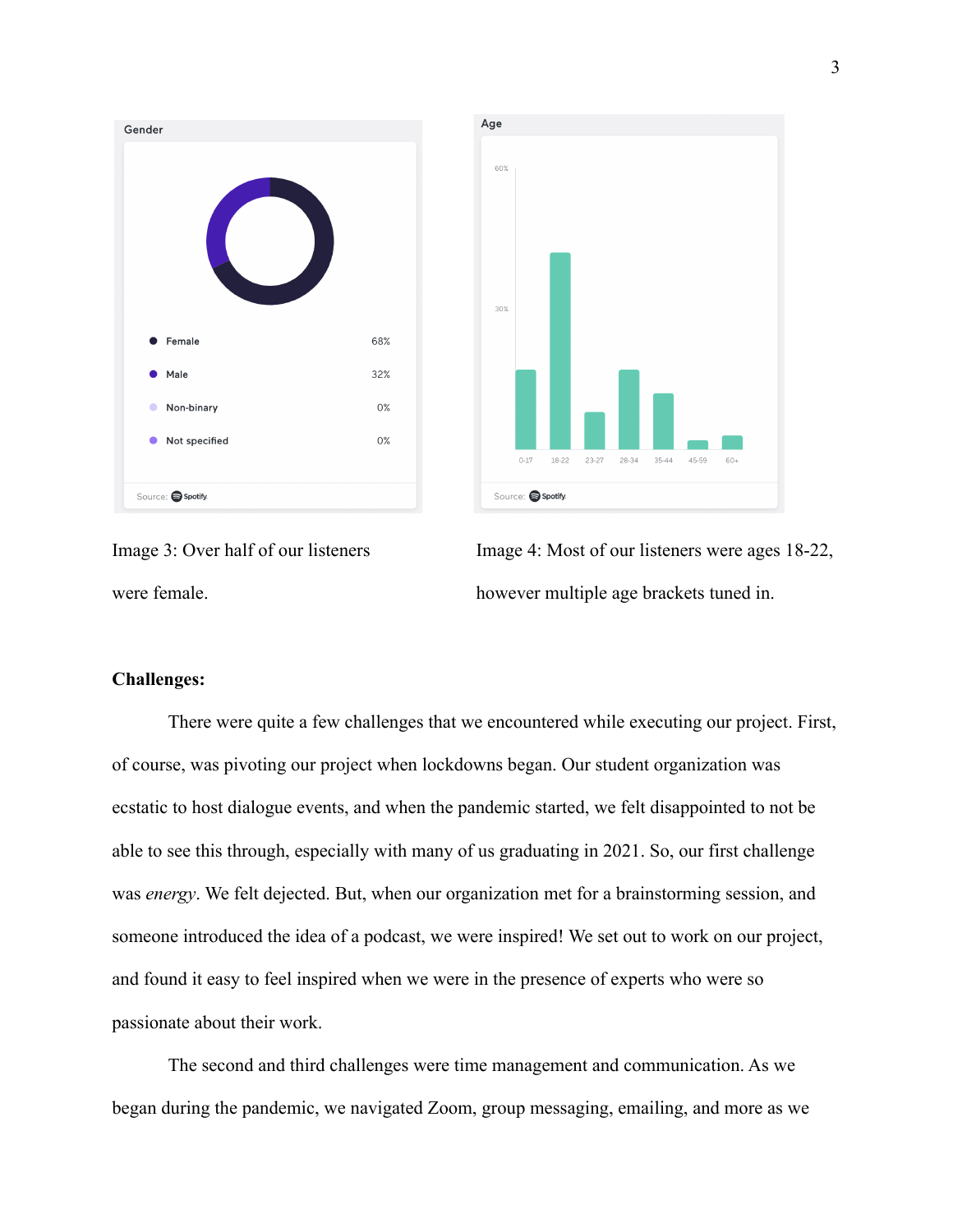scheduled our meetings and communicated with our guests. As a group, we created a flow of virtual conversation and set group expectations to manage our workload. For our guests, we perfected our skills of professionalism as we requested their time and expertise and coordinated it with our four student hosts.

Our final challenge was marketing. Once we created the podcast, we then had to spread the word about our project. We shared our project with our friends and family, our VOICE cohort, and staff from our university. We were featured on the UC San Diego's "Tritons Tools  $\&$ [Tidbits" podcast](https://shows.acast.com/triton-tools-tidbits/episodes/lobbying-101-how-to-network-for-a-cause) and promoted our work. We also utilized [social media](https://www.instagram.com/activistinprogress/) to update our community with new episodes and information.

#### **Impact:**

The four students from our organization who participated in creating the podcast felt the opportunity completely transformed the way we understand activism, and have influenced how we are activists every day. For our wider campus community, we were able to infuse passion into issues that can feel unnecessary, unrelated, or time-consuming. Issues like voting, student government engagement, police conduct...all of these issues prior to the pandemic may not have meant much to individual students in our community. However, the intersection of our work with the pandemic and the rise of many social movements this year in solidarity with Black Lives Matter, Asian-American and Pacific Islander populations, and more have helped us understand just how important it is to learn and ally ourselves with these causes. Our podcast has served as a space where students and staff in our community can learn digestible, meaningful, and daily tasks to support these movements.